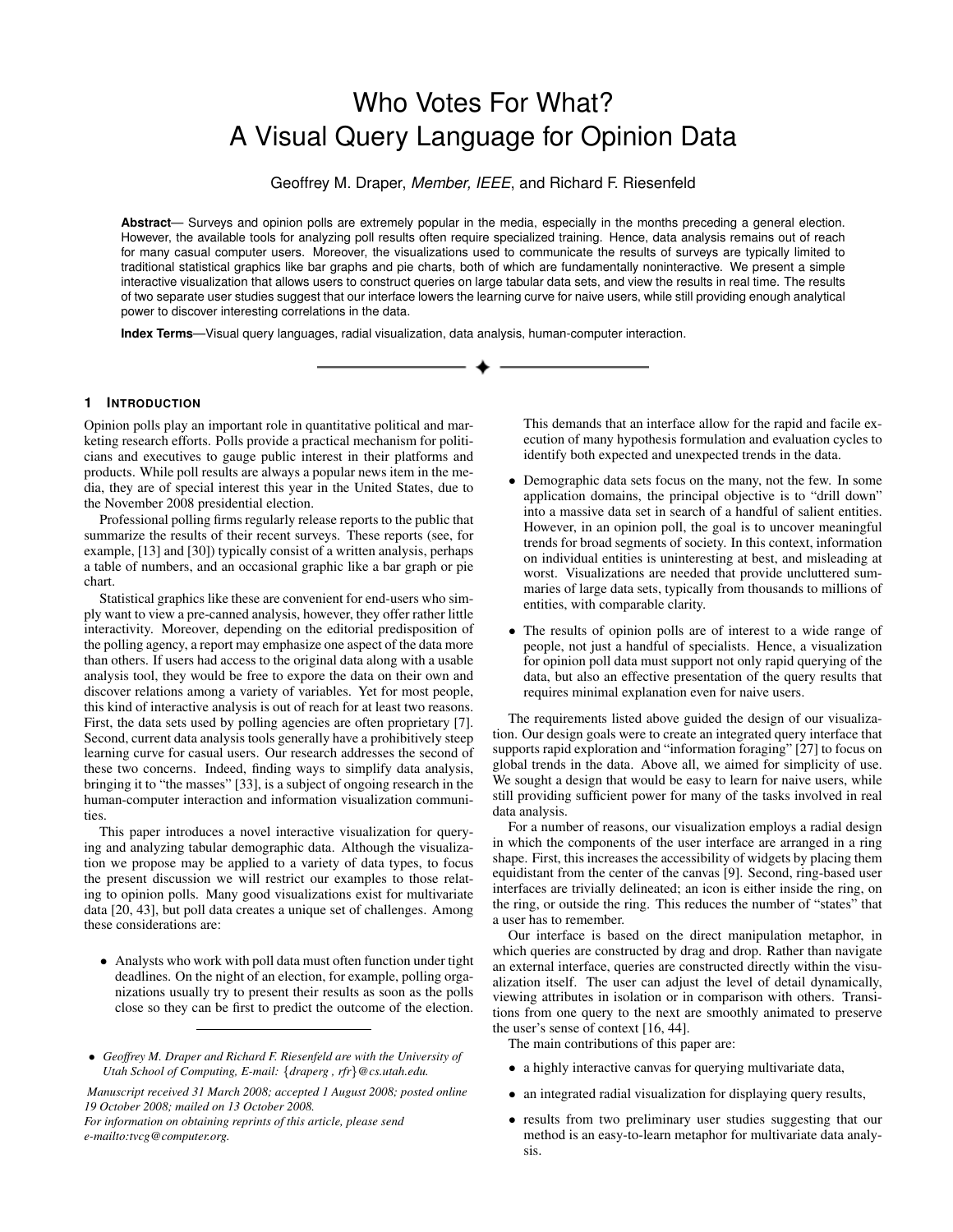We organize the remainder of this paper by, first, providing some background information on tabular data in general and opinion polls in particular. Then we review some of the relevant related research in visual query interfaces and radial visualization. We describe our visualization design in detail and present a few details about our prototype implementation. After walking through a typical usage scenario, we then discuss the results of two preliminary evaluations of the prototype by both expert and novice users. Finally, our conclusions and suggestions for future work are presented.

## **2 DEFINITIONS**

To facilitate the present discussion, we recall a few key terms [34] from the field of database design.

- A tabular data set consists of several distinct *entities*.
- Each entity possesses a number of *attributes*.
- Each attribute, in turn, may assume any one of several *values*.
- The set of possible values for each attribute is called its *domain*.

Each entity has the same set of attributes, but the values assumed by each attribute may vary widely from entity to entity.

In an opinion poll, each *entity* corresponds to a person who responded to the poll. The *attributes* are the questions on the poll, and the *domain* is the set of allowable answers (*values*) to the poll questions. In many data sets, like an opinion poll, the values for each attribute are *mutually exclusive*; a respondent may select at most one answer for any given question. Moreover, while a tabular data set may consist of any number of entities, a scientifically-conducted opinion poll usually includes hundreds or thousands of respondents.

## **3 RELATED WORK**

This research combines aspects of two recurring themes in information visualization, namely, visual query languages and radial user interfaces.

## **3.1 Database query visualization**

Making databases easier to use has been a subject of research for several decades. One of the first such efforts that is still in widespread use is Query By Example [45]. Cammarano et al. [3] make the observation that most user interfaces for databases take either one of two approaches. Either the user interface aids in formulating the query, or in visualizing the results.

Sinha and Karger [35] propose a system for aiding in navigation of semistructured data sets by suggesting navigation hints to the user. Goldman and Widom [14] propose a method for exploiting similarities among pages in the same website to perform more effective queries. Polyviou et al. [29] describe an interface for performing database queries based on the ubiquitous filesystem browser interface. The Vis-Trails system [32] makes use of provenance data to maintain a history of past queries for creating visualizations.

In the second category, there are many systems which offer a directmanipulation interface for browsing the results of a query. Furnas and Rauch [11] as well as Stonebraker [39] present canvas-based visualizations that support zooming and panning. Visage [31] by Roth et al. is a highly interactive direct manipulation system that uses a variety of graphing techniques to communicate results to the user. ManyEyes [42] and Swivel [40] are websites for collaborative visualization. While not necessarily interactive, parallel coordinates [20] and scatterplots [43] also support the simultaneous visualization of many variables.

In contrast, the Polaris system [38] incorporates both a novel query interface mechanism and an integrated visualization. Based on the well-known metaphor of a pivot table in a spreadsheet, Polaris allows users to view correlations in the data with respect to any particular attribute in the data set.

Our work differs from existing systems primarily in our strict focus on ease of use and interactivity. To our knowledge, this is also the



Fig. 1. Startup screenshot of our prototype system. By default, attributes relating to voter opinion appear on the ring, with no attributes or values restricting the size of the sample population.

first visual query language which uses the radial layout metaphor for both querying and visualization. We review related work in radial user interfaces in the next section.

#### **3.2 Radial user interfaces**

An increasingly popular metaphor in contemporary information visualization, radial charting techniques nonetheless have a tradition spanning back hundreds of years. Pre-digital examples of radial information layouts include William Playfair's 1801 invention of the pie chart [28, 36], and Florence Nightingale's rose diagrams [25] for communicating sanitary conditions in British military hospitals during the Crimean War. In the mid-twentieth century, Northway used radial diagrams to track the social behaviors of gradeschool children [26].

Much of the recent work in radial user interfaces traces its lineage to research in graph layout algorithms for computer graphics [17]. These algorithms, in turn, have inspired techniques for visualizing multivariate data. Many such designs involve positioning data points as nodes on the spokes on a wheel [15, 18]. In these visualizations, the center point of the canvas holds some semantic meaning, and the distance of each node from the center shows a relationship relative to it. A recent example of this is the DataRose [6].

In contrast, a second variety of radial visualization (called *radial space filling* or RSF [37]), the data points are typically arranged in compact concentric rings [23], and rendered so as to form a circle. Each ring represents a different attribute of the data. Examples include polar treemaps [21], fan charts [5], and Radial Traffic Analyzer [22].

Another general category of radial visualization arranges the data points around the circumference of a ring, while reserving the interior of the ring for other data. Correlations among data points are often rendered as lines between nodes on the circumference and nodes in the interior. Examples include Daisy [4], NetMap [12] and VisAlert [24].

Our method is most closely related to the latter category. Our approach differs from previous work in that we reserve the interior of the ring for constructing user-specified queries rather than for rendering line segments between related entities. Instead, correlations in the data are displayed in a series of curved bar charts on the ring's circumference.

## **4 VISUALIZATION AND INTERACTION**

## **4.1 User interface**

The visualization canvas occupies the main portion of the user interface (Fig. 1). To the left of the canvas is a side panel containing a two-level tree structure of attributes and possible values. These can be dragged into and out of the canvas as needed.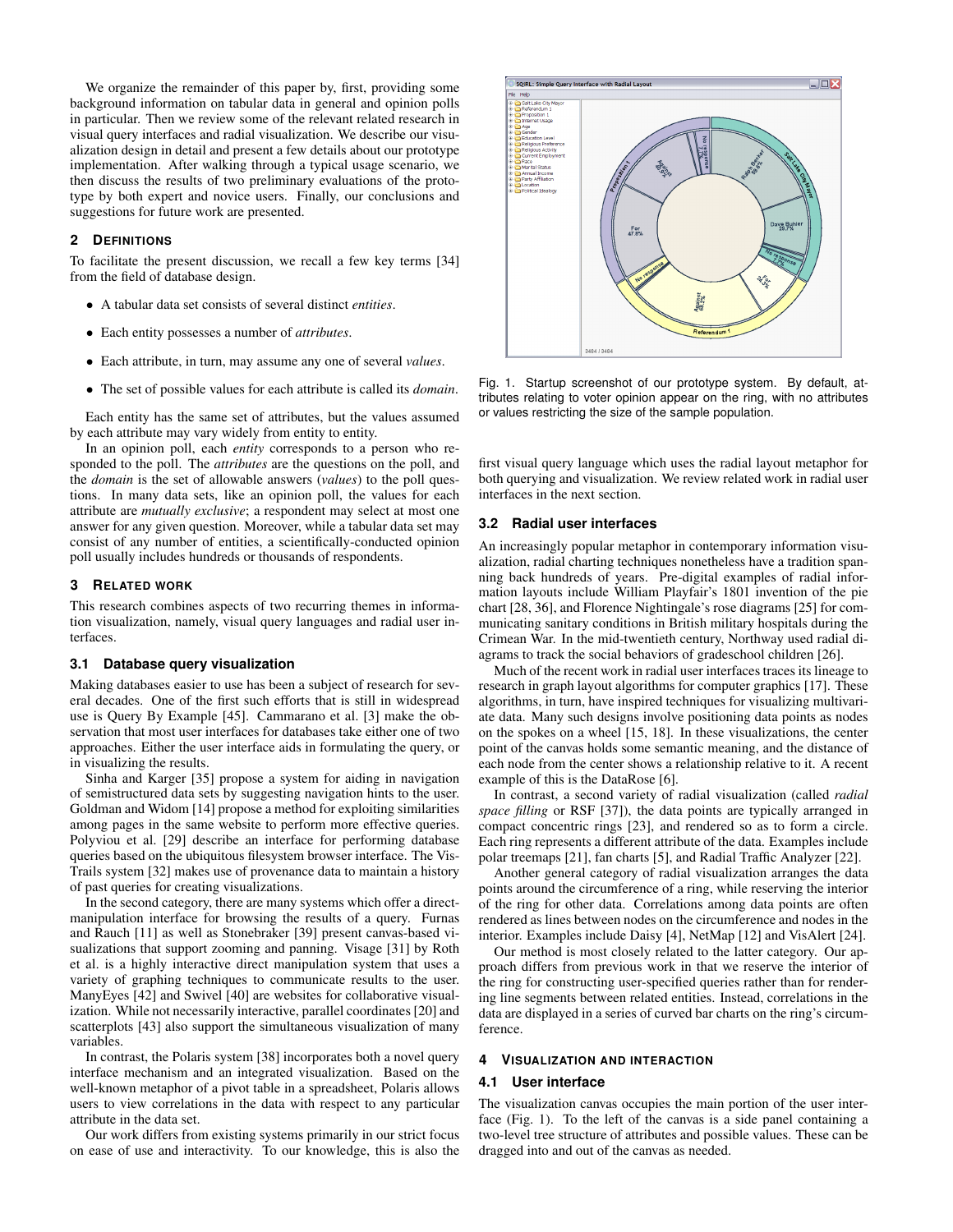

Fig. 2. The current population is specified by dragging values for attributes into the ring's interior. The percentages in the sectors indicate the breakdown of the population by attribute. The size of the population specified by the current query, relative to the total population, is shown in the lower left corner of the canvas.

The canvas itself is a workspace upon which icons representing attributes and values can be manipulated. The most prominent feature of the canvas is the large ring in the center. We divide the canvas into three distinct regions: the ring itself, the area inside the ring, and the area outside the ring.

- Ring. The ring is divided up into multiple equiangular sectors, each representing one of the attributes in the data set. Each sector is partitioned into two concentric layers. The outer layer of the sector displays the name of the attribute. The inner layer contains a sequence of subsectors that create a (curved) stacked bar chart [43]. Each subsector is scaled in direct proportion to the number of entities exhibiting that attribute value, and displays the corresponding name and percentage. By default, the percentages are computed relative to the entire population, unless the population is restricted by placing values into the interior of the ring.
- Interior. By dragging specific values for an attribute into the ring's interior, the user can selectively refine the population on which the displayed percentages are based. For example, if the value *Democrat* from the attribute *Party Affiliation* is placed inside the ring, then the results displayed on the ring will reflect only those entities whose party affiliation is listed as Democratic.
- Exterior. The area outside the ring simply serves as a working storage area, or cache, for attributes and values that are not currently part of any query, but which recently were or soon may be. Attributes and values that are not likely to be needed soon can optionally be dragged to the side panel to clear up space on the canvas.

The ring itself shares some similarities to a multi-series donut chart [10]. With this visualization, however, the interior of the ring is more than a decoration; it serves as a query workspace. If desired, the user can change the size of the ring's interior and exterior radii by selecting and dragging the ring's borders.

In an effort to reduce "visual clutter" in the display, text labels are used only when it makes sense. When space permits, each subsector on the ring displays the name and percentage of the attribute value corresponding to it. When only a small fraction of the population



Fig. 3. In general, values in the interior of the ring are ANDed together to form the query string. Multiple values from the same attribute, on the other hand, are ORed instead. In the visualization, this is indicated by rendering a thin labeled edge between the appropriate icons.

manifests a particular value for a given attribute, the corresponding subsector may be too small to accommodate displaying both the name and percentage labels. In that case, only the name is presented. If the subsector is too small even for that, then no text is rendered in that subsector. In any event, "mousing over" any component of the canvas shows a tooltip revealing details about the underlying attribute. Alternatively, the canvas can be zoomed and panned to show more detail. Thus, textual information about small areas of the visualization is available on demand, but does not otherwise crowd the display.

Within the exterior visualization area, attributes are represented as drop-down combo boxes. When expanded, an attribute box reveals a menu of possible values, which the user can then select and drag inside or outside the ring.

For each value inside the ring, the sample population is refined by ANDing the values together. For example, if the values *Democrat*, *Women*, and *Married* (from the attributes *Party Affiliation*, *Gender*, and *Marital Status*, respectively) were placed in the ring's interior, then the percentages displayed on the ring would reflect the subset of the total population that fits the description of married women who are Democrats (Fig. 2). There is no theoretical limit to the number of values that can be placed within the ring's interior. However, in practice, adding too many constraints may limit the sample population to so few entities that the results are no longer statistically significant. Accordingly, our prototype system displays the size of the current query population in the lower left corner of the visualization canvas.

The user can also drag multiple values for the same attribute into the interior of the ring. However, as noted in Section 2, the possible values for each attribute are mutually exclusive. For example, a person's party affiliation may be either Democratic or Republican, but not both simultaneously. Hence, performing a query to find all entities that are both Democratic AND Republican would yield a population of zero. Therefore, queries involving multiple values from the same attribute use an implied OR operator instead of AND. In the visualization, this is shown by rendering a thin line between the icons as a visual reminder that they belong to the same attribute (Fig. 3).

Each time a value is dragged into or out of the ring's interior, the sectors on the ring are updated to reflect the values for the population specified in the current query. The transition from the previous to the current query's results is smoothly animated to help the user maintain a sense of context [44]. The queries take place in real time, enabling interactive data exploration and rapid testing of hypotheses.

## **4.2 Multifaceted data exploration**

If taken in isolation, the method described above would make this interface merely a nice widget for analyzing the demographics of people who vote in certain ways. However, our technique goes one step further. The user can see percentage information about *any* attribute in the data set, not just those related to respondents' opinions. Consistent with the other aspects of our user interface, this is done by direct manipulation. The user can drag any attribute from the tree in the side panel, or from the area outside the ring, and drop it onto the ring itself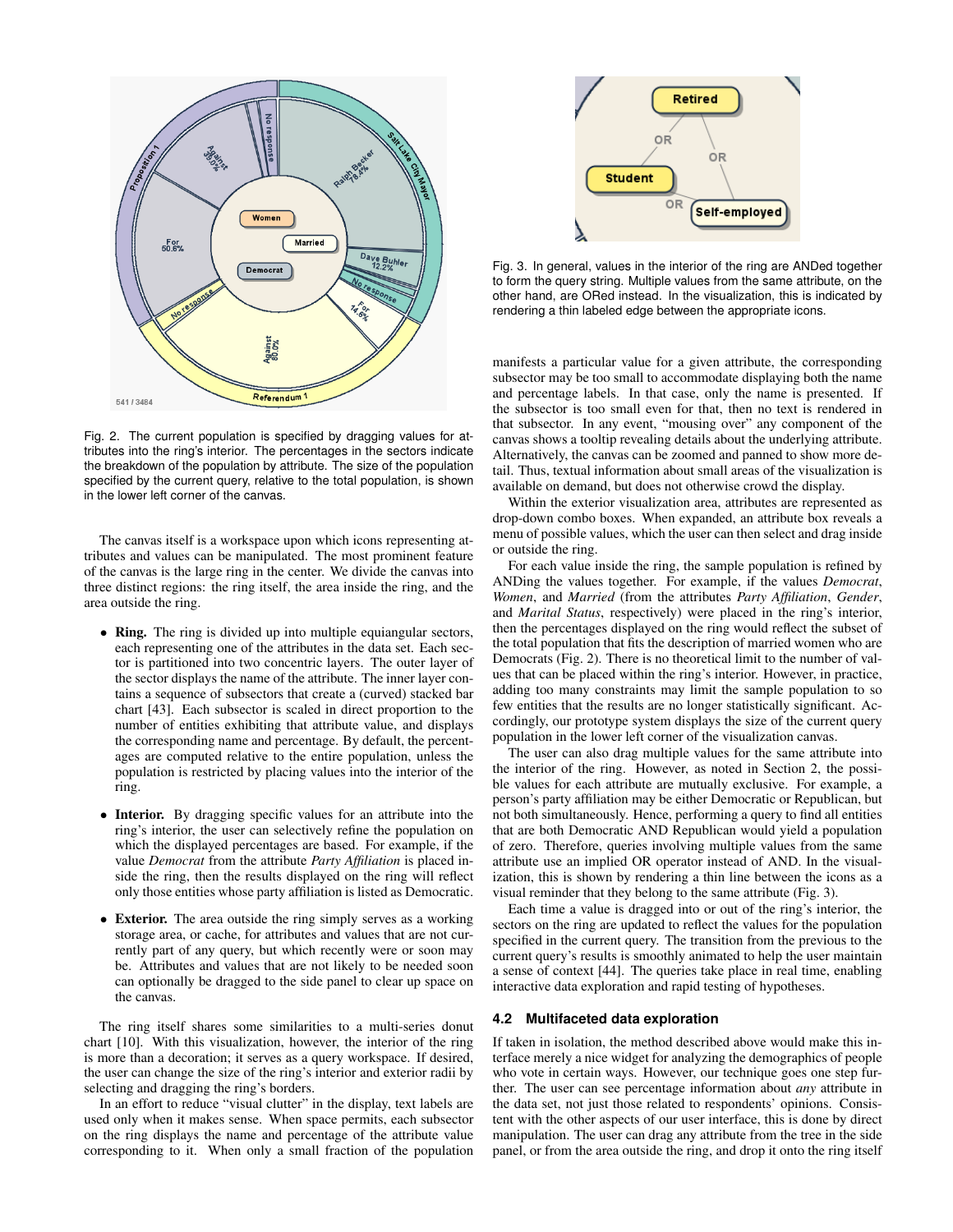(Fig. 4). The visualization immediately updates to show the breakdown of the survey population with respect to that attribute. Likewise, any attribute on the ring's circumference may be dragged to the exterior, therefore excluding it from consideration. This ability to view the data from the perspective of any attribute permits the user to find relationships or spot trends that the compilers of the data may not have envisioned. In some ways, this behavior is reminiscent of a pivot table in a spreadsheet [10], albeit with an arguably simpler interface.

In effect, what we have described is a direct manipulation interface for specifying two complementary kinds of queries.

- 1. By dragging an attribute value into (or out of) the ring's interior, the user restricts the query to a subset of the total population that matches certain characteristics.
- 2. By dragging an attribute onto (or off of) the ring's circumference, the user specifies the attributes for which quantitative information is desired, regarding the given population.

Stated another way, the values inside the ring could be considered independent variables in that they determine the results of the dependent variables on the ring's circumference.

## **4.3 SQL and geometry generation**

Each time the user adds or removes an entity from the ring, the system issues a batch of SQL queries to the underlying database. The results of these queries determine the size of the sectors.

## 4.3.1 SQL generation

The SQL statements are of the form:

SELECT COUNT(\*) FROM T WHERE Q1 AND Q2

where *T* is the name of the database table, and *Q1* and *Q2* are lists of conditionals of the form *attribute=value*.

*Q1* is derived from the values in the ring's interior. The conditionals in *Q1* are ANDed or ORed together as appropriate (see Section 4.1). For example, if the values *Married*, *Student*, and *Retired* were inside the ring, *Q1* would be:

maritalStatus=married AND (employment=student OR employment=retired )

*Q2* is determined by the attribute/value pairs on the ring itself. Whereas *Q1* is constant for each query in a given batch, *Q2* is unique for each attribute/value pair. For example, if the attribute *Party Affiliation* were on the circumference, *Q2* would assume a different value for each possible value of that attribute:

```
Q2_1 := party Affiliation=republican
Q2<sub>2</sub> := partyAffiliation=independent
```
 $Q2<sub>3</sub> :=$  partyAffiliation=democrat

Thus, the full SQL syntax for a typical query, using a table name of "voters" and the values for  $Q_1$  and  $Q_2$ <sub>1</sub> as outlined above, is expressed as:

```
SELECT COUNT(*) FROM voters WHERE
  maritalStatus=married AND
   (employment=student OR employment=retired )
  AND partyAffiliation=republican
```
Similar queries are issued for each attribute/value pair.









Fig. 4. (a) Any attribute can be added to the ring by dragging its icon onto the circumference. (b) The sectors on the ring resize to accommodate the newly-added attribute. (c) Any attribute on the ring can be dragged outside the ring to remove it from the current query. (d) As before, the sectors resize to fill the available space. (Not shown: the resizing of the sectors is smoothly animated so the user maintains context during the transition.)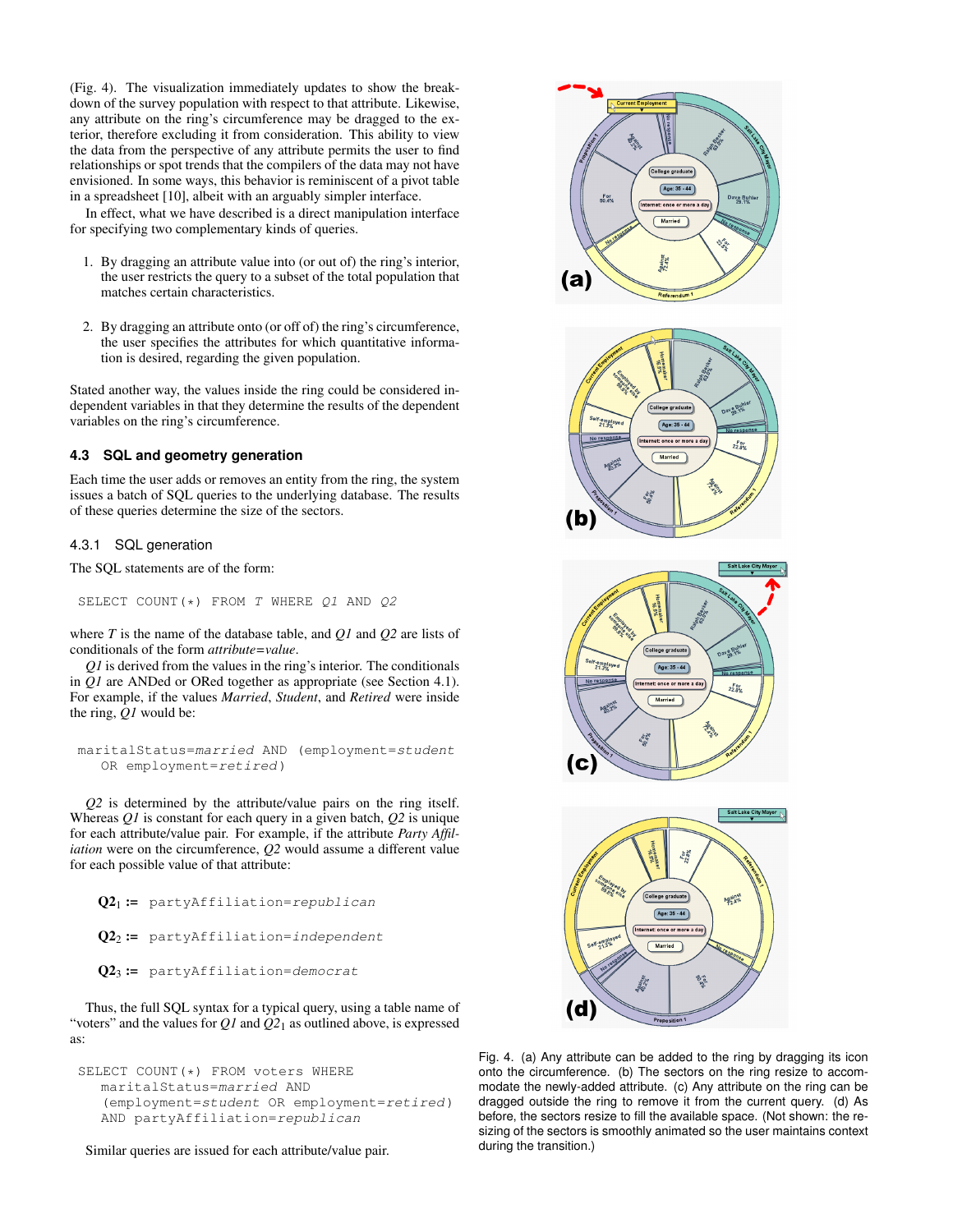# 4.3.2 Geometry

Each sector of the ring corresponds to a single attribute in the data set, and is allocated an equal proportion of the ring's circumference. Thus, if *A* is the number of attributes currently on the ring, then each attribute is allocated  $\frac{2\pi}{A}$  radians. As noted previously, the inner layer of each sector is a stacked bar chart showing the percentage of the survey population which matches both that value for the attribute and those inside the ring. We now describe the algorithm for tabulating these queries and sizing each subsector of the stacked bar chart. First, let:

$$
S = \{ \text{all values currently inside the ring} \}
$$
 (1)

We define a function  $E(S)$  that yields the number of entities in the population whose attributes match the values in *S*.

The domain of each attribute is variable-sized, dependent on the schema of the data set. Let  $V(a_i)$  be the number of values in attribute  $a_i$ 's domain. Thus, whenever a value is added to or removed from either the ring or its interior, the system issues *N* separate queries to the underlying database, one query for each value of each attribute currently on the ring. *N* is computed thus:

$$
N = \sum_{i=1}^{A} V(a_i)
$$
 (2)

Furthermore, each subsector of an attribute's stacked bar chart is functionally identified by the attribute and value corresponding to it. We write this as a pair  $(a_i, v_n)$  where  $a_i$  is an attribute and  $v_n$  is a value within that attribute. Hence, each of the *N* queries is uniquely identified by the pair  $(S, (a_i, v_n))$ .

Let  $Q$  be a function that returns the number of entities in the data set that match the tuple  $(S, (a_i, v_n))$ . This number is then divided by  $E(S)$ , to give a fractional value  $P(S,(a_i,v_n))$  between 0 and 1.

$$
P(S,(a_i,v_n)) = \frac{Q(S,(a_i,v_n))}{E(S)}
$$
 (3)

Let  $\theta_{v_n}$  represent the radians allocated to a value  $v_n$  within attribute *ai*'s stacked bar chart.

$$
\theta_{v_n} = \left(\frac{2\pi}{A}\right) P(S,(a_i,v_n)) \tag{4}
$$

This computation takes place for each of the *N* queries, each time the user drags a value onto, inside, or outside the ring. The geometry for each bar chart is reconstructed based on the radial values calculated above. The animated transitions between queries are implemented in a straightforward manner, by linearly interpolating the radial magnitude of each sector for each key frame [1].

The SQL generation, query execution, and geometric computations take place automatically, behind the scenes. All the user sees is that the sectors "magically" resize according to the terms he or she dictates by dragging icons around the canvas.

#### **4.4 Observations on scalability**

Our visual design was inspired by the growing popularity of radial user interfaces in information visualization and visual analytics. Our visualization differs from previous radial layouts in at least two respects, both of which increase the scalability of our technique.

First, it is a common practice in some radial visualizations to render a separate icon on the ring's circumference for each *individual* entity in the data set (see for example [4] and [12]). The work by Livnat et al. [24] does alleviate the problem somewhat by allowing similar nodes to be clustered together, but does not fundamentally alter the "one icon per entity" paradigm. This approach does not scale to very large data sets; ultimately the icons for individual entities become too small to be useful. A key difference in our work is that we put attributes, not entities, on the ring's circumference. This approach is particularly well-suited to opinion polls, which typically have no more than a few dozen questions (attributes), but can and do have thousands



Fig. 5. In this pathological example, all 16 attributes from the November 2007 election data set have been placed on the canvas. 14 appear on the ring's circumference, and two appear in the ring's interior. Text is suppressed from sectors when they are too thin, however, labels are still available on demand; notice the tooltip in the middle of the image. The canvas's resolution could have been increased to give the sectors more room to grow, but in this case, we intentionally limited the area to show that the visualization is still useful even when many attributes are examined simultaneously. By design, the icons on the ring depict a relatively small number of attributes, while the number of entities in the data set can grow arbitrarily large.

of individual respondents (entities). In fact, a larger data set simply results in a richer experience for the user, because the data is representative of a larger population and therefore less subject to skew occasioned by inconsistencies in the data. We have tested our system with a data set of one million entities with only minimal slowdown (2 to 3 seconds on a standard PC) in system responsiveness.

Although this approach is not appropriate for data sets with hundreds or thousands of attribute types, opinion polls rarely exhibit this. Even if the user chooses to put every attribute on the ring (Fig. 5), this does not significantly compromise the utility of the visualization, as the most frequently occuring values for each attribute still occupy a dominant proportion of its sector.

Second, previous radial visualizations often render lines between nodes on the circumference of the ring to convey relationships within the data [4, 12, 24]. While this can be an effective technique for visual correlation when employed in limited quantities, as the number of lines increases, the visualization becomes virtually a "cloud" of intersecting lines, making it difficult for the user to gain insight regarding specific nodes. Holten [19] addresses this issue by bundling related edges together, but this too has its limitations. In contrast, our visualization renders lines between icons only in limited situations (see Section 4.1). Instead, there is an implied "many to many" correlation between the terms of the query shown in the ring's interior and the results of the query shown on the ring itself. Thus, associations within the data are implicit, and avoid a lot of crisscrossing lines which obscure the display.

## **5 IMPLEMENTATION NOTES**

## **5.1 Software prototype**

As a practical demonstration of the concepts outlined in this paper, we have implemented a software prototype of the visualization. We call our prototype SQiRL, an acronym for *Simple Query Interface with a Radial Layout*. The client software is implemented in Java 1.6, with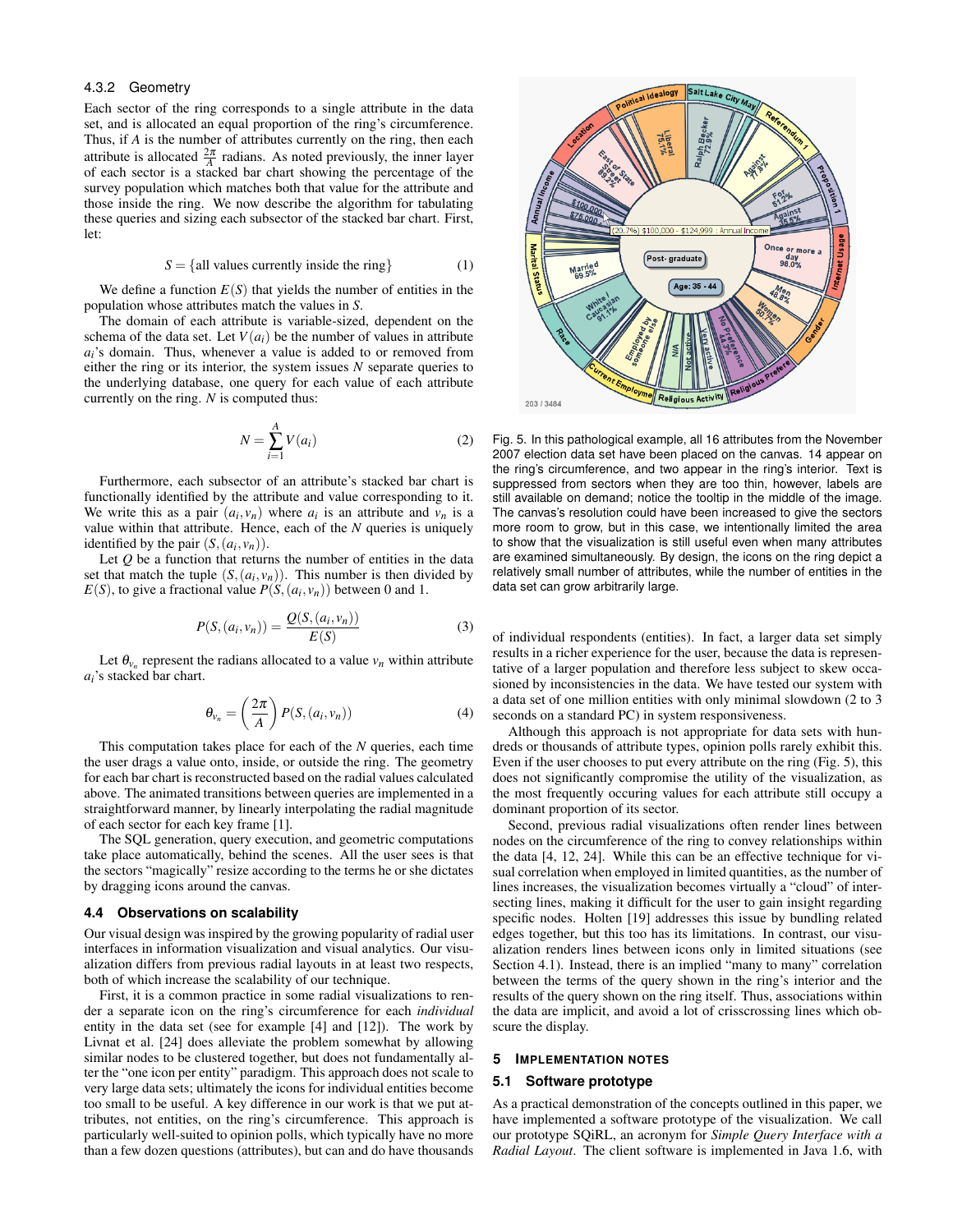

Fig. 6. Dragging a value into the ring's interior restricts the sample population to those who match that value for a given attribute.

a MySQL database backend. The default color scheme for the ring's sectors was chosen somewhat arbitrarily, but it can be customized via a "Preferences" dialog.

## **5.2 Data set**

The data set used in our examples and screenshots is from an exit poll taken during the November 2007 mayoral election in Salt Lake City, Utah. While any number of survey data sets would have sufficed, we chose this one because its content was relevant to our base of volunteer testers, who reside primarily in the greater Salt Lake City area.

The survey was conducted by the Utah Colleges Exit Poll, a nonpartisan university-sponsored research program. The data set consists of 3,484 unique responses to the survey. The data set was given to us in SPSS format [8], but we converted it to a relational database for the purposes of our implementation.

## **6 WALKTHROUGH**

We describe a scenario of how the visualization could typically be used. The data set in this example is the November 2007 election data set described in Section 5.2. For a more detailed usage scenario, the reader is referred to the supplementary video on the conference DVD.

When the user is first presented with the visualization canvas, there are no values in the ring's interior. Thus, the results shown on the ring reflect the total population surveyed. By default, the ring shows the results for the three issues on the ballot.

Next, the user might pose the question, "Do people who run their own business tend to vote in a certain way?" To answer this question, the user restricts the sample population to entrepreneurs only. She does this by expanding the attribute labeled *Current Employment* in the side panel, and dragging the value labeled "Self-employed" into the ring's interior (Fig. 6). (Alternatively, she could have dragged the entire *Current Employment* attribute onto the canvas, and then selected and dragged the desired value from the resultant combo box into the ring's interior. These two approaches are functionally equivalent.)

As soon as the user drops the icon inside the ring, the system initiates a new batch of queries on the underlying data. The ring's sectors immediately begin to rescale via a smooth animation. When the animation completes, the stacked bar charts on the ring reflect the attributes of those survey respondents who identified themselves as "self employed."

Next, the user wants to further refine the query to "all voters who are self employed *and* who use the Internet more than once a day." This is done by dragging the value labeled *More than once a day* from the attribute *Internet Usage* into the ring's interior. As before, the percentages on the ring are updated to reflect the new query terms.

The user now wishes to see how well-educated the surveyed population is. Recall that any attribute in the data set can be placed on the ring. Thus, she drags the attribute *Education Level* from the side panel onto the ring. The attributes already on the ring gradually decrease in size to accommodate the newcomer, and the percentages for each value on the new attribute are shown.

With this gesture, the user has begun analyzing general characteristics of the survey population, unrelated to election results. She next removes all ballot-related issues from the ring and replaces them with other attributes of purely demographic interest, such as *Annual Income* or *Religious Preference*. The user can now perform queries on the population not necessarily related to voter behavior. This a strength of our technique: *each attribute of the data is manipulated in a completely analogous manner*.

By examining the data from the perspective of any paticular attribute, users can uncover trends that the compilers of the data set may not have envisioned. (Do people who live on one side of town tend to have higher incomes? Are married or single people more likely to earn advanced degrees?) This information is readily available in the data set, but is unlikely to show up in a report written to communicate a specific type of information, such as voter preferences, to a general audience. Such insights are only available when users are granted access to the original data set and a tool that makes arbitrary queries simple and fast.

# **7 EVALUATION**

## **7.1 User studies**

To gain understanding and experience towards validating our technique, we conducted two preliminary user studies. The first involved two expert users, and the second involved 52 casual users. The purpose of these initial studies was to verify that this technique is easy to learn for both expert and novice users, not to perform a quantitative comparison against existing methods. Nevertheless, motivated by the positive feedback from these preliminary studies, we are in the process of preparing a formal comparative user trial in which we will compare users' performances with this tool versus existing visualization techniques.

## 7.1.1 Expert review

We conducted a qualitative expert review of our prototype implementation involving two political science professors from a neighboring university. Neither of the two had prior knowledge of our system, although both were expert users of commercial data analysis software. The evaluation consisted of an informal 30-minute demonstration and discussion. After less than 5 minutes of instruction on the interface, they felt comfortable using it to construct their own queries. One of the participants described the interface as "engaging," explaining how its interactivity engenders exploration. On the other hand, our expert reviewers were split on the radial style of the visualization. One thought it might be confusing to novices, while the other appreciated how it kept all the information in one place.

Overall, their response to the prototype was enthusiastic. One participant suggested that the interface could augment the election result visualization used by CNN [2]. They also recommended our visualization for use as a teaching aid in political science classes. Both participants appreciated the use of animation to create a smooth transition from one query result to the next.

#### 7.1.2 Novice review

For our second user trial, we recruited 52 participants (20 women, 32 men) from the Salt Lake City area. Their ages ranged from 17 to 55, with a median age of 26. Of the 52 participants, relatively few (7) were computer science students. The test was run on a standard PC with a 1400x1050 resolution display. Each participant completed the user study individually, without collaboration with others.

The structure of this study was as follows. First, each participant watched a 3-minute video which gave a brief demonstration of the software. Each participant was then allotted 2 minutes of "free play" time in which he or she could practice using the interface. Next, we gave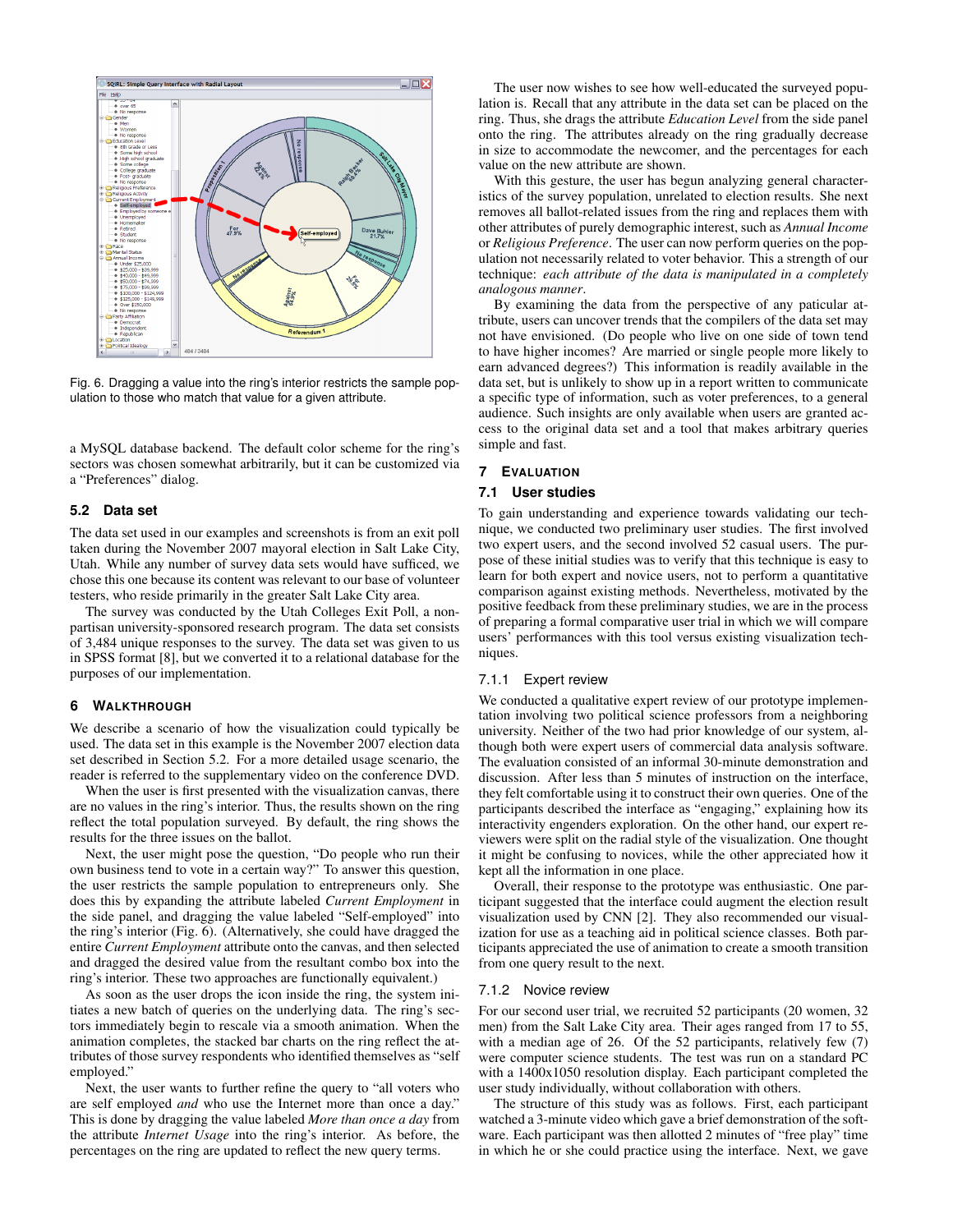Table 1. Tasks, average completion times, and success rates

| #                        | <b>Task</b>                                                                                                          | Completion<br><b>Time</b> | <b>Success</b><br>Rate |
|--------------------------|----------------------------------------------------------------------------------------------------------------------|---------------------------|------------------------|
| 1                        | What percentage of all voters voted against<br>Proposition 1?                                                        | 17.8 sec                  | 90.4%                  |
| 2                        | What percentage of women voted for Ralph<br>Becker?                                                                  | 22.7 sec                  | 94.2%                  |
| 3                        | What percentage of women whose current<br>employment is "retired" voted for Ralph<br>Becker?                         | $26.6$ sec                | 100%                   |
| 4                        | What percentage of retired women attained<br>an education level of "post-graduate?"                                  | $70.0$ sec                | 90.0%                  |
| $\overline{\mathcal{L}}$ | What percentage of retired people attained<br>an education level of "some college?"                                  | 34.4 sec                  | 88.5%                  |
| 6                        | Of the total population surveyed, what per-<br>centage were men?                                                     | $40.4 \text{ sec}$        | 94.2%                  |
| 7                        | Of those voters whose location is east of<br>State Street, what percentage earned a post-<br>graduate degree?        | 47.7 sec                  | 88.5%                  |
| 8                        | Of those voters whose location is west of<br>State Street, what percentage earned a post-<br>graduate degree?        | $32.2$ sec                | 92.3%                  |
| 9                        | Of those voters whose location is west of<br>State Street, what percentage claim a party<br>affiliation of Democrat? | $42.8$ sec                | 92.3%                  |

each participant a sequence of 9 analysis tasks, based on the November 2007 election data set. The first 3 tasks were straightforward queries regarding the results of the election. The final 6 tasks were more general, nudging the user to uncover broad demographic characteristics of the survey population. At the conclusion of the 9 tasks, each participant was invited to submit written comments. Table 1 shows the tasks together with the average completion times and success rates.

A large majority of our participants (88%) said that they enjoyed using the interface. Slightly over two thirds (71%) completed all 9 analysis tasks with no errors, however there was a wide variation in the amount of time it took participants to complete the tasks. Of those who finished the tasks successfully, the fastest took 2 minutes and 43 seconds, and the slowest took 12 minutes and 47 seconds. So while most participants reportedly found the visualization fun and useful, clearly some "got it" faster than others.

The most revealing observation was that some users were confused about the difference between the gesture required for specifying the characteristics of the sample population versus the gesture for exposing numerical information about that population. Consider, for example, task #9: "Of those voters whose location is west of State Street, what percentage claim a party affiliation of Democrat?" The required gesture was to drag the icon labeled "West of State Street" into the ring's interior (thus limiting the sample population to only those who live west of State Street), and then drag the attribute "Party Affiliation" to the ring's circumference (thus revealing the relative representation of each political party in the sample population). Some participants first tried the opposite approach, placing the "Democrat" icon in the ring's interior, and the "Location" attribute on the ring. This is a perfectly valid query, but it poses a different question, namely, "What percentage of all Democrats live west of State Street?" This will be something to watch for in future user studies and in subsequent evolutions of the visualization design.

Informal qualitative feedback was predominantly positive. For example, many participants voluntarily lingered after they had completed the tasks, in order to explore the data set on their own. One participant wrote, "I'm not good with new programs, but it was easy to catch on." Another participant commented, in comparison with current data analysis tools, "This ... is way easier to use than a spreadsheet or pivot table." Especially encouraging were comments such as, "I watch a lot of political news programs and I have never seen any polling data that was so comprehensive," and "I need this for my work!" Negative feedback related mainly to confusion over whether to put icons inside the ring or on the ring, as previously noted.

## **7.2 Suitability for purpose**

Our interactive technique and visualization provide a fast and effective way to analyze opinion poll data. As with any technique, it is important to use the right tool for the right job. Our query metaphor may not be appropriate for *every* analysis problem, but it *is* well suited for the kinds of analysis performed regularly by polling agencies in their public reports, and similar applications.

To justify this statement, we have read a number of press releases and whitepapers from a variety of public opinion organizations. To focus the present discussion, however, we mention three typical reports: a press release prepared by the Utah Colleges Exit Poll regarding the November 2007 Salt Lake City election [41], a June 2008 report from Gallup, Inc. regarding the demographics of likely voters in the U.S. presidential election [13], and a June 2008 report from Rasmussen Reports, Inc. regarding public perceptions of U.S. presidential candidates [30].

Each of these reports makes several statistical assertions similar to "X *percent of all voters in group* Y *voted for candidate* Z." Given the proper data sets, our visualization could easily confirm the results reported in these reports, as well as spot other trends not necessarily reported. We found no statements in the vast majority of press releases we examined that could not be readily performed with our system.

Thus, we do not suggest that our technique does anything that *cannot* be done with existing tools; rather, it makes certain classes of frequently recurring queries both *easy* and *fast* to perform, with minimal training — a conclusion supported by our preliminary user studies. Further testing is necessary to establish statistically significant conclusions with respect to competing visualizations.

#### **8 CONCLUSIONS AND FUTURE WORK**

This paper presents a visual query language for analyzing poll-based surveys. The method consists of a direct manipulation interface in which icons representing entire attributes and individual values can be introduced into and withdrawn from queries in a straightforward manner. The highly interactive visualization allows users to experiment with the data and test multiple hypotheses in rapid succession. Because our technique uses attributes, not distinct entities, as the basic unit of visualization, it can be used to view very large data sets. We have tested the prototype with data sets containing up to one million entities while still maintaining interactive speeds. Preliminary user trials suggest that the interface is simple enough for both novice and expert users to learn quickly. We are currently planning additional quantitative user studies to compare user performance using our technique versus existing tools.

In the process of creating the visualization metaphor described in this paper, we faced a number of design and interface challenges. We overcame many of these, but there are still a number of remaining issues. First, we have not yet designed an elegant way to visualize the special case of when the attribute for a value inside the ring also appears on the circumference. We currently handle this by making all the subsectors equiangular for that attribute, but this may not be intuitive. Second, and more importantly, a clean interface for comparing the results of two queries is needed. We have explored a variety of design options, but are still searching for one that balances the competing virtues of conserving screen real estate and maintaining a noncluttered display. Additional user testing will be required to determine which of our several hypotheses will be most meaningful to users.

Although initially created for the purpose of analyzing opinion poll data, we believe that this visualization metaphor might be generalizable to many kinds of tabular data where the set of attributes is not excessively large. For example, the visualization could be used in a healthcare setting to analyze demographic characteristics of individuals who have contracted a particular disease. In the domain of homeland security and law enforcement, the visualization could be used to discover commonalities among known terrorists or other criminals.